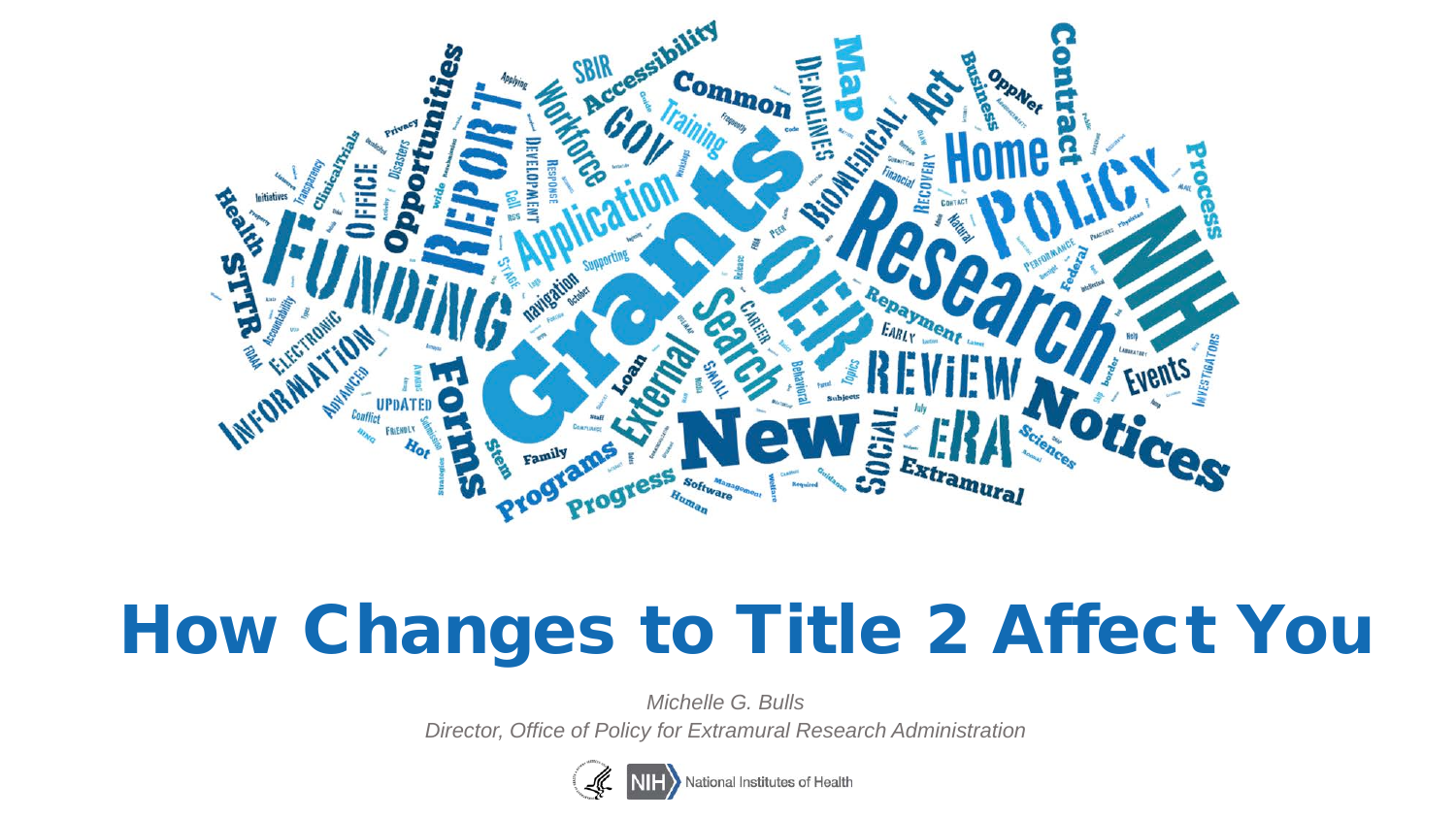# What is Title 2?

- 2 Code of Federal Regulations (CFR) 200 Uniform Administrative Requirements, Cost Principles, and Audit Requirements for Federal Awards
- Issued by the Office of Management and Budget (OMB)
- Requirements apply to Federal agencies that make Federal awards to non-Federal entities
- Requirements are applicable to all costs related to Federal awards
- Originally Issued in January 2014



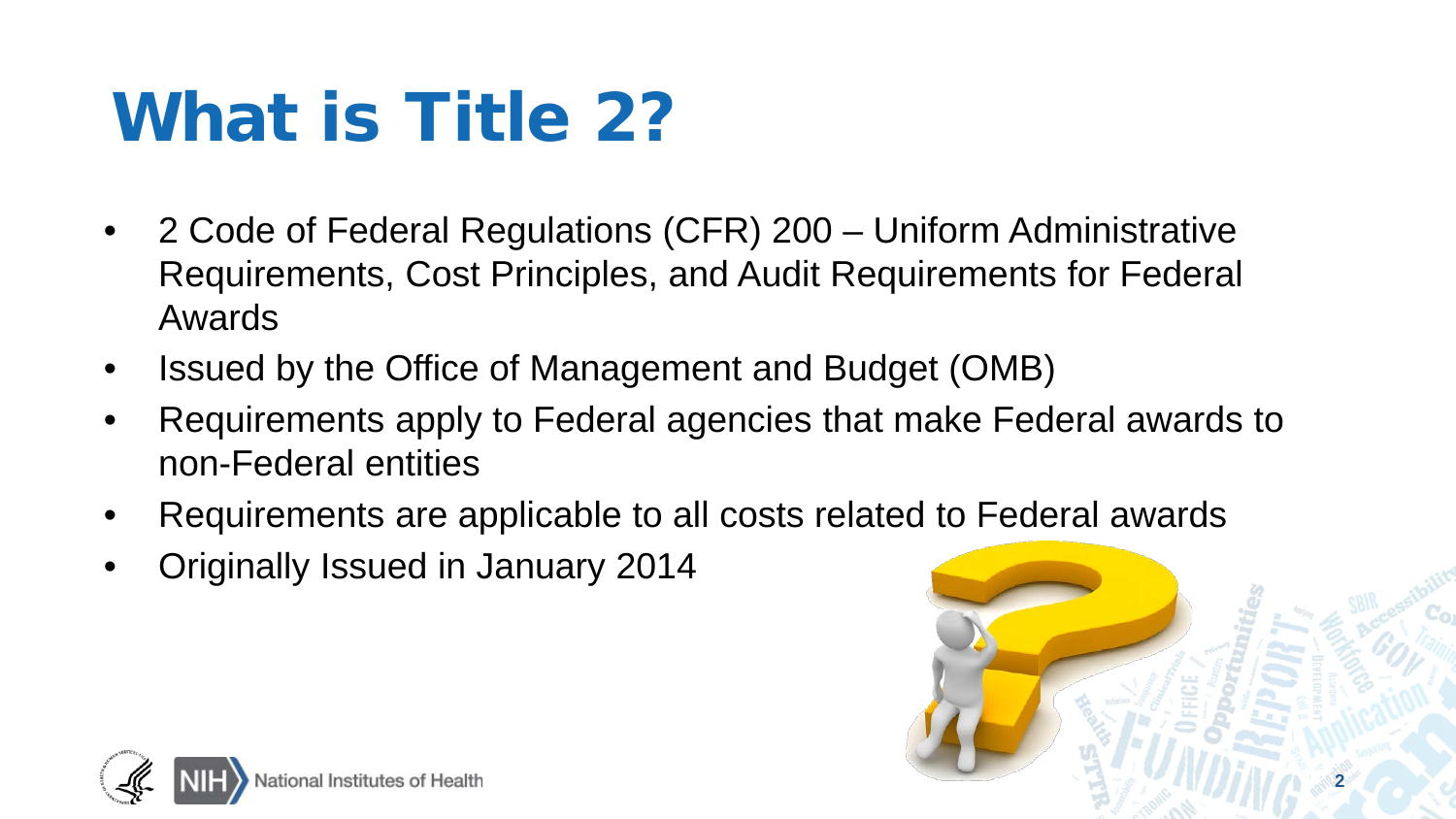# Approach for Updates

- Updates at this time are limited in scope
	- Support implementation of President's Management Agenda Results-oriented Accountability for Grants CAP Goal and other Administration priorities;
	- meet statutory requirements and to align with other authoritative source requirements

**3**

- clarify existing requirements.
- Over the past year, OMB has worked with agencies to draft and review changes
- NIH provided comments and recommendations via HHS
- Updates published 8/13/20
- Most changes will be effective November 12

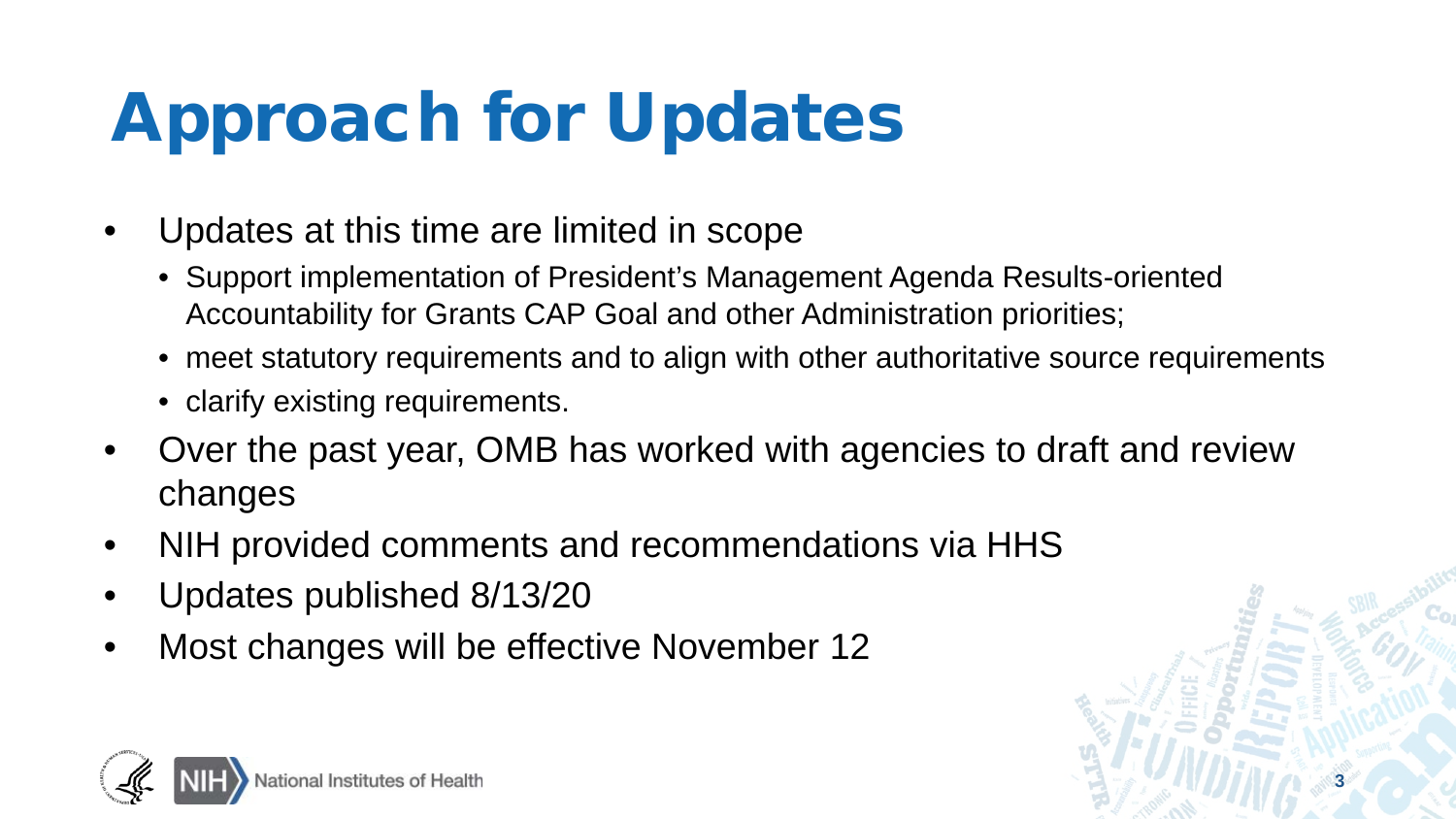# How we implement at NIH

#### **Statute**

• Legislation

• No deviations, all must comply with law

#### **We are here!**

#### **Regulation**

- 2 CFR 200
- HHS Implements at 45 CFR 75

#### **HHS Policy**

• HHS Grants Policy Administration Manual (GPAM)

### **NIH Policy**

• NIH Grants Administration Manuals implement the HHS GPAM

**4**

• NIH Grants Policy Statement

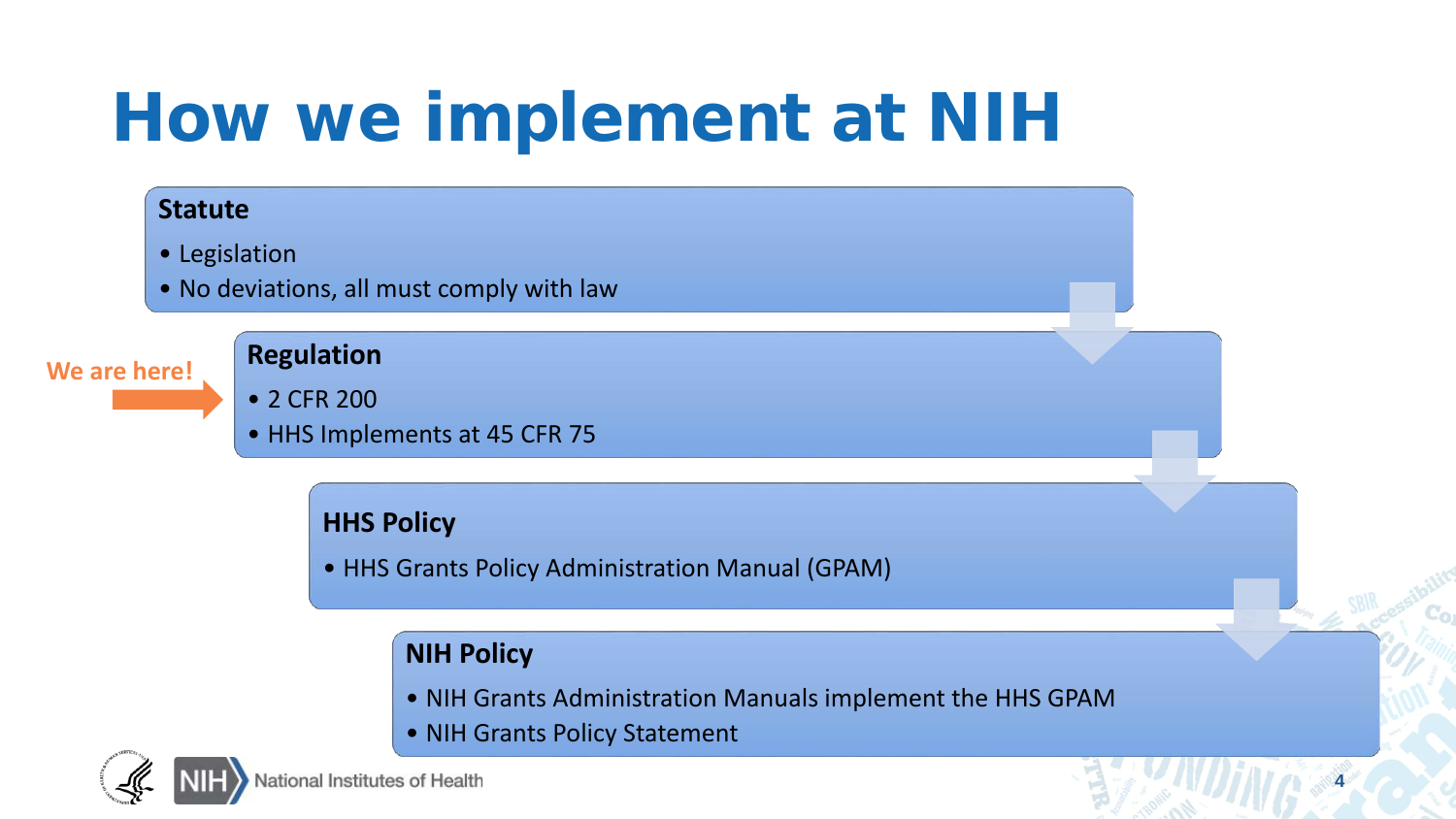## Where are we now?

- Changes to 2 CFR 200 published August 2020 will be effective this November
- HHS will implement the changes in 45 CFR 75 Uniform Administrative Requirements, Cost Principles and Audit Requirements for HHS Awards
- NIH is reviewing all updates and analyzing with current NIH policy
- Changes will be incorporated into the upcoming FY 2021 updates to the NIH Grants Policy Statement





**5**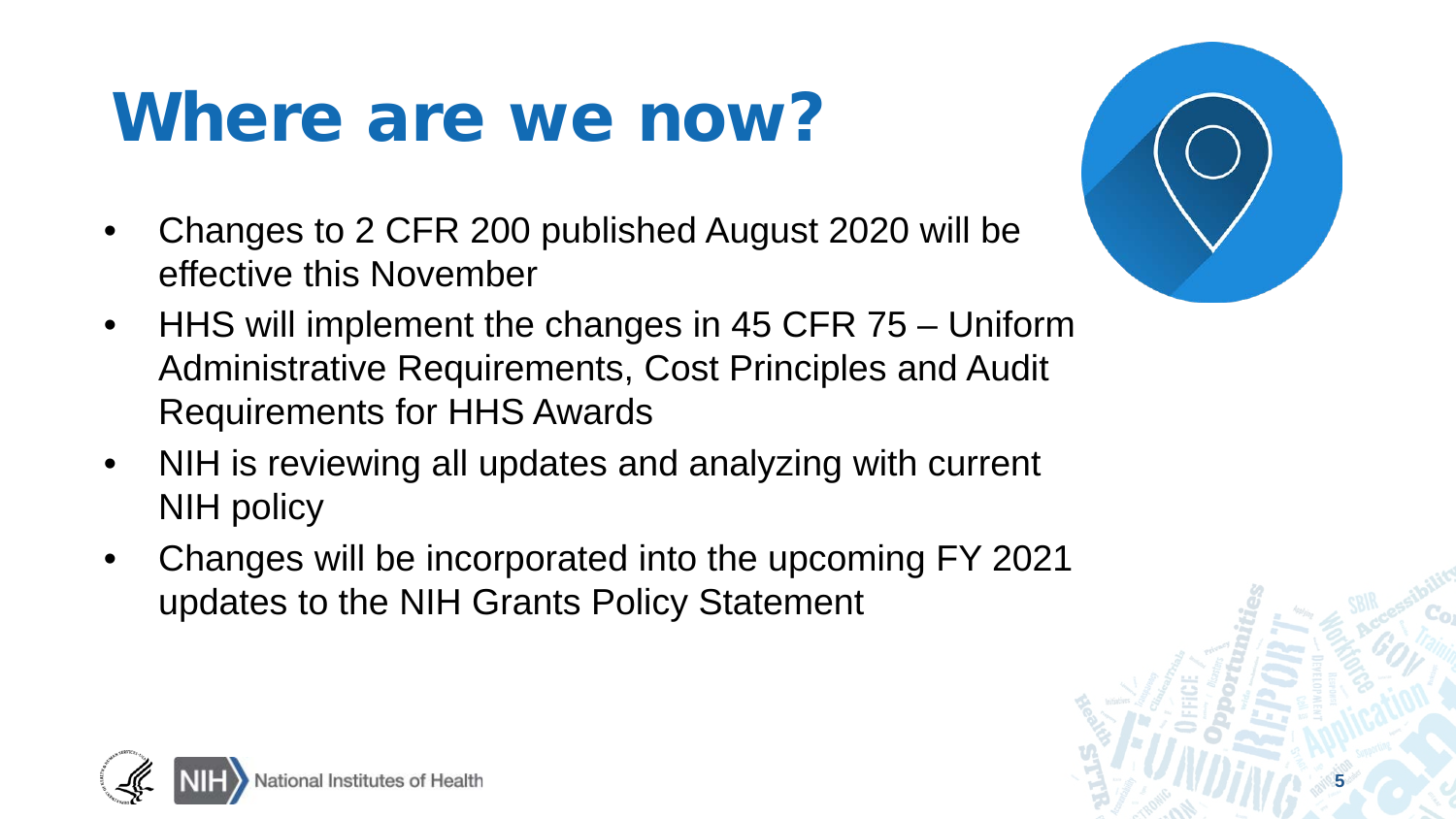# Wins for the Extramural Research Community



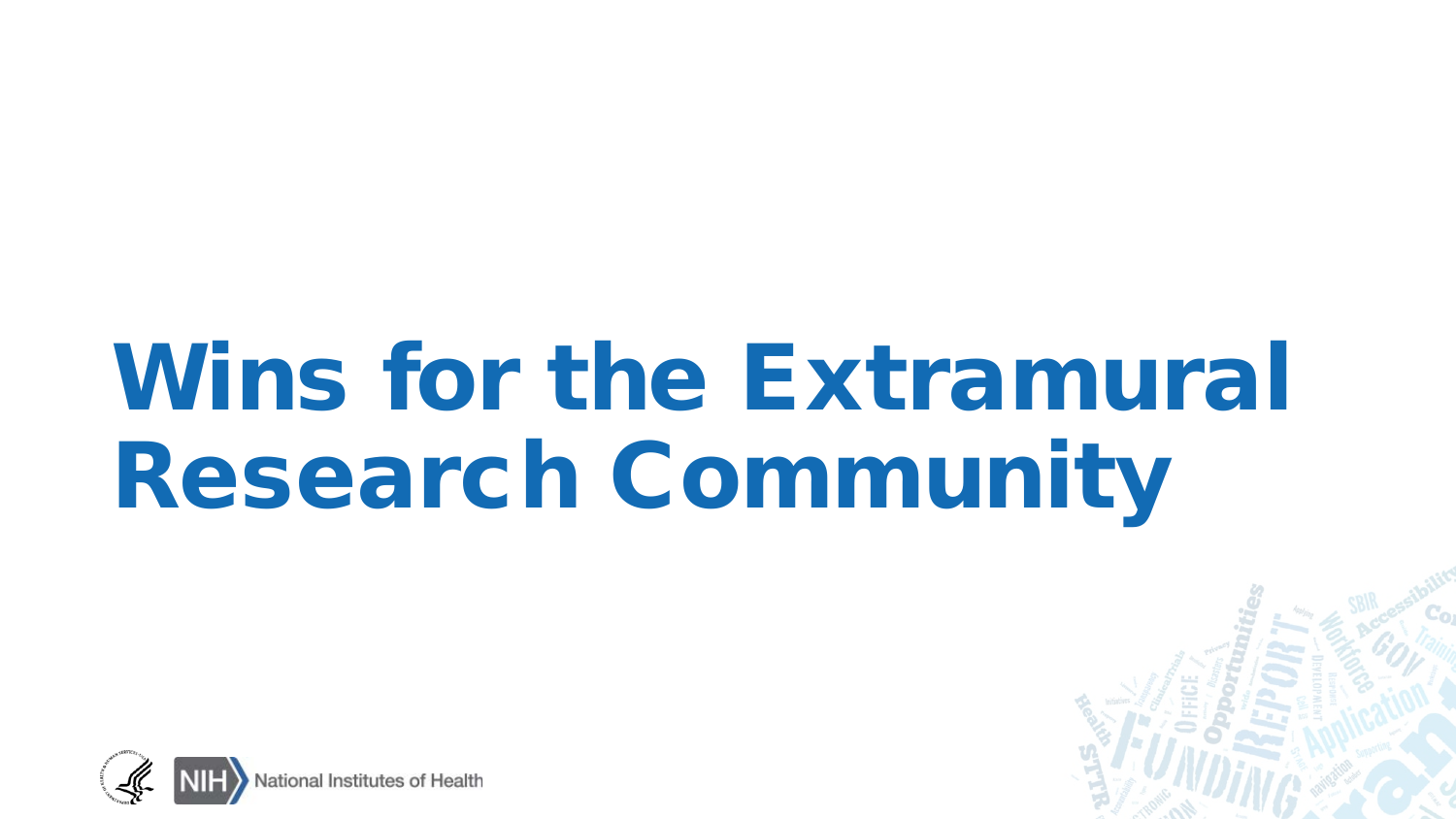# Micro-purchase and Simplified Acquisition Threshold

- Original regulation included specific dollar thresholds for Micro-purchase and Simplified Acquisition Threshold
- Both thresholds were updated in 2018
	- Micropurchase: \$10,000
	- Simplified Acquisition: \$250,000
- [Updated regulation refers to the Federal Acquisition Regulation \(](https://www.federalregister.gov/select-citation/2020/08/13/48-CFR-2)48 CFR part 2) rather than referencing specific dollar amounts

**7**

- *2 CFR 200.320 Methods of procurement to be followed.*
- Minimizes the need for future regulatory updates, as dollar amounts change

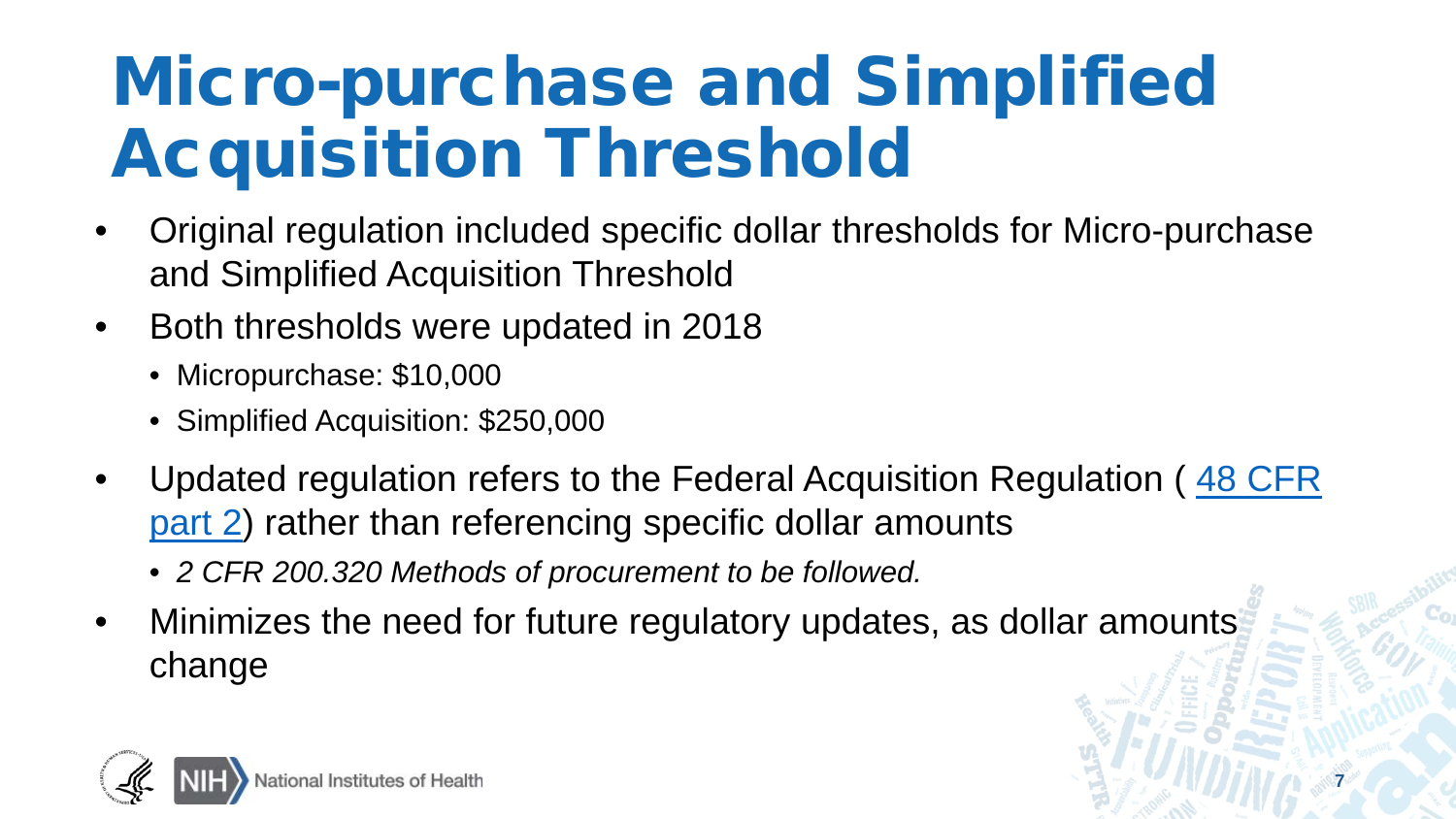# Subrecipient Monitoring

- Clarify that pass-through entities (PTE) are responsible for addressing only a subrecipient's audit findings that are specifically related to their subaward
- NIH and NSF collaborated to develop this updated language for our recipient community
- 200.332 Requirements for pass-through entities
	- The pass-through entity must not require use of a de minimis indirect cost rate if the subrecipient has a Federally approved rate.
	- The pass-through entity is responsible for resolving audit findings specifically related to the subaward and not responsible for resolving cross-cutting findings.

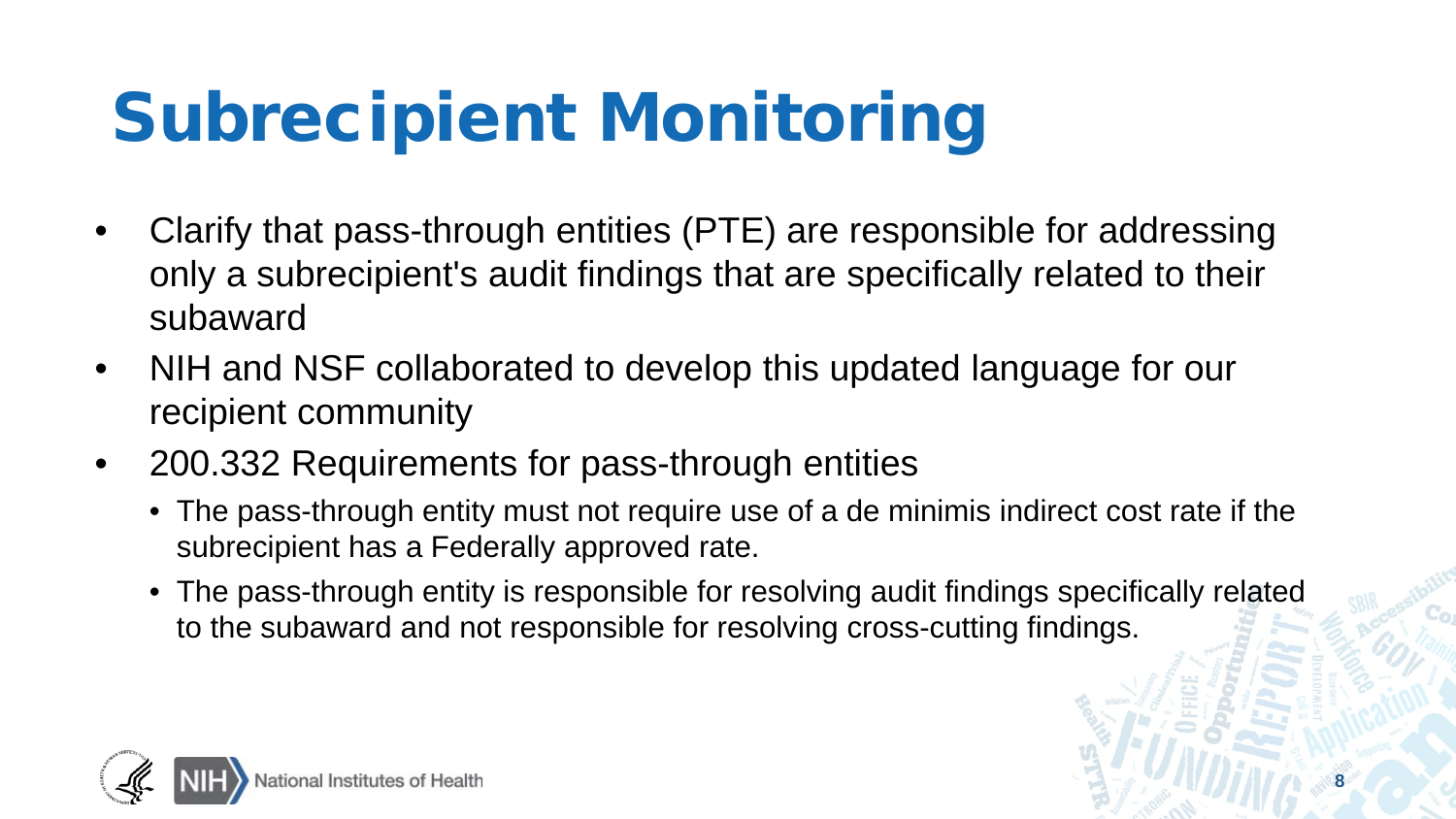## Closeout

- Updates to *200.344 Closeout*
- Based on lessons learned from the Grants Oversight and New Efficiency Act (GONE Act)
- NIH recommended these changes to HHS and OMB
- Increases number of days to submit closeout reports fed-wide to 120 days (no change for NIH)
- Increasing overall timeframe for closing awards to one year after the period of performance

**9**

• Current HHS deadline 270 days

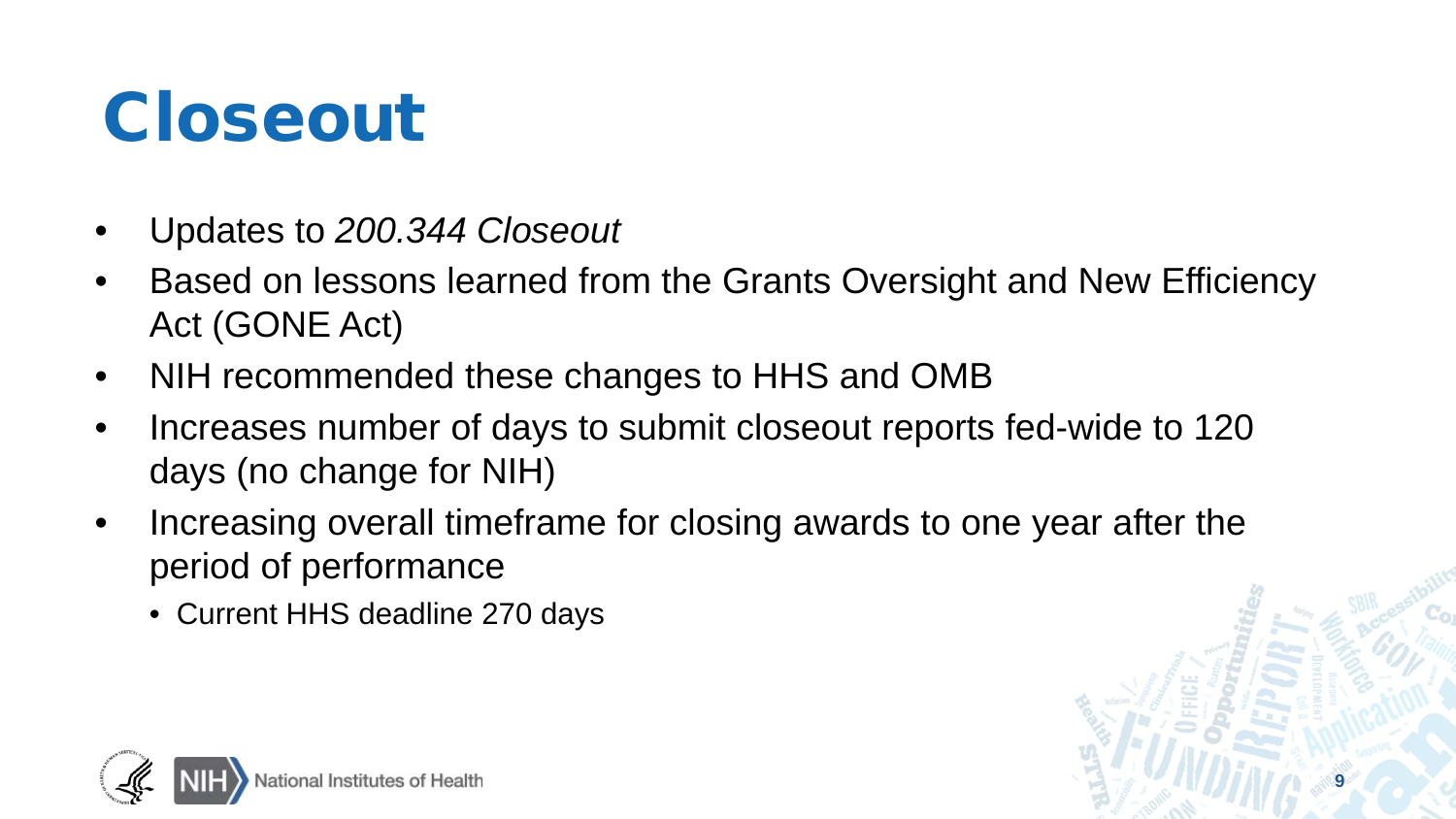# Overview of Changes



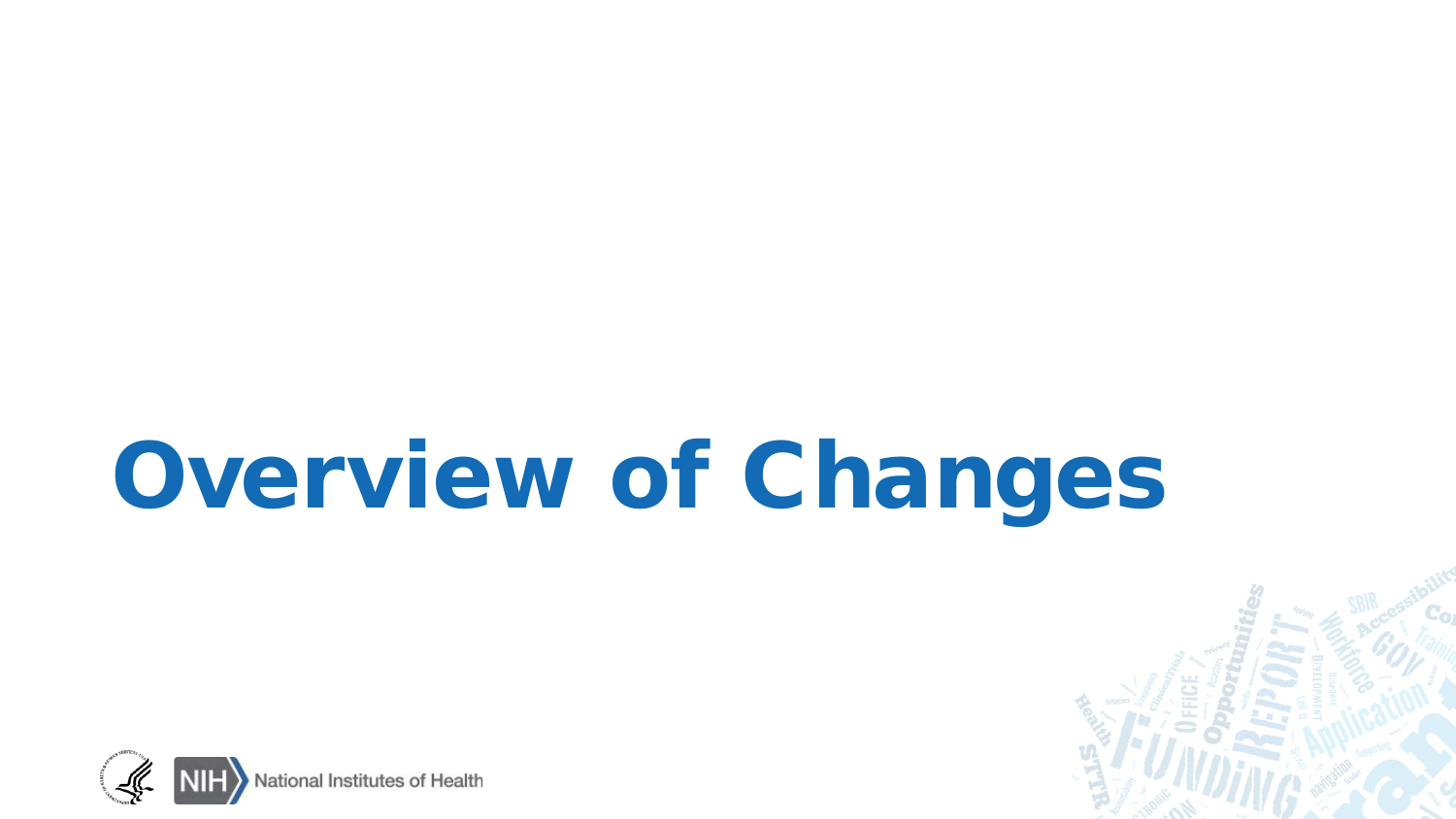## Definitions

- New definitions added to capture commonly used terms not previously defined in regulation
- Existing definitions updated to standardize use across all parts of 2 CFR and make terms more consistent

| <b>New Definitions</b>         | <b>Updated Definitions</b>       |
|--------------------------------|----------------------------------|
| <b>Budget Period</b>           | Improper payment                 |
| <b>Discretionary Award</b>     | Internal controls                |
| <b>Highest Level Owner</b>     | Micro purchase                   |
| <b>Non-discretionary Award</b> | Oversight agency for audit       |
| Notice of Funding Opportunity  | Period of performance            |
| Renewal                        | Recipient                        |
| Subsidiary                     | Simplified acquisition threshold |

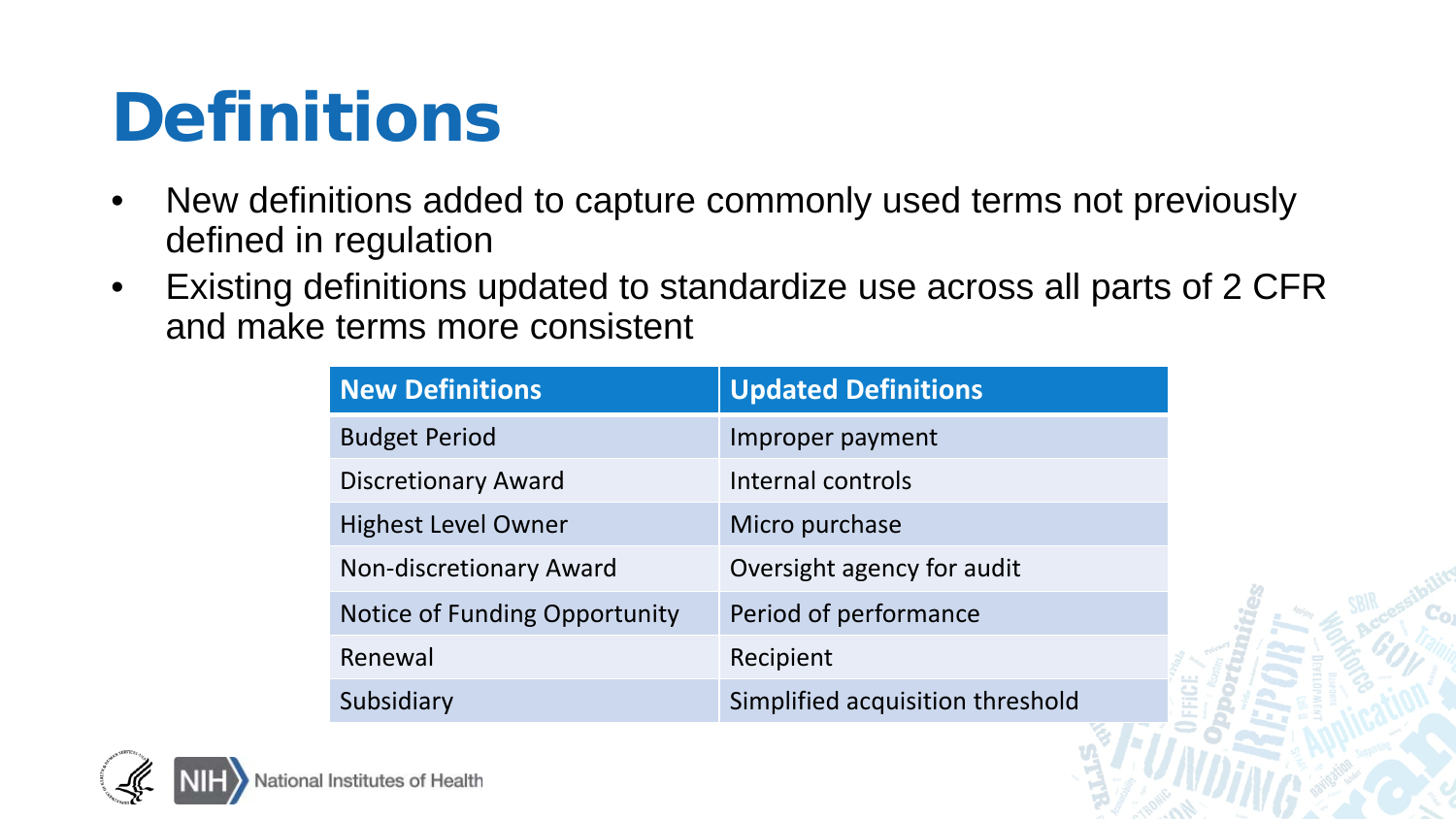## Performance

- One new section (program planning and design) along with updates made throughout related to establishing and tracking performance
	- *200.202 Program planning and design \*new section\**
	- *200.301 Performance Measurement \*updated section\**
	- 200.329 Monitoring and reporting program performance \*updated section\*
- Must design programs with clear goals and objectives
- Agencies must measure the recipient's performance to show achievement of program goals and objectives
- Performance measures may differ depending on the type of program
	- For discretionary research awards performance reporting will be limited to the requirement to submit technical performance reports (for NIH this is the RPPR)*.*

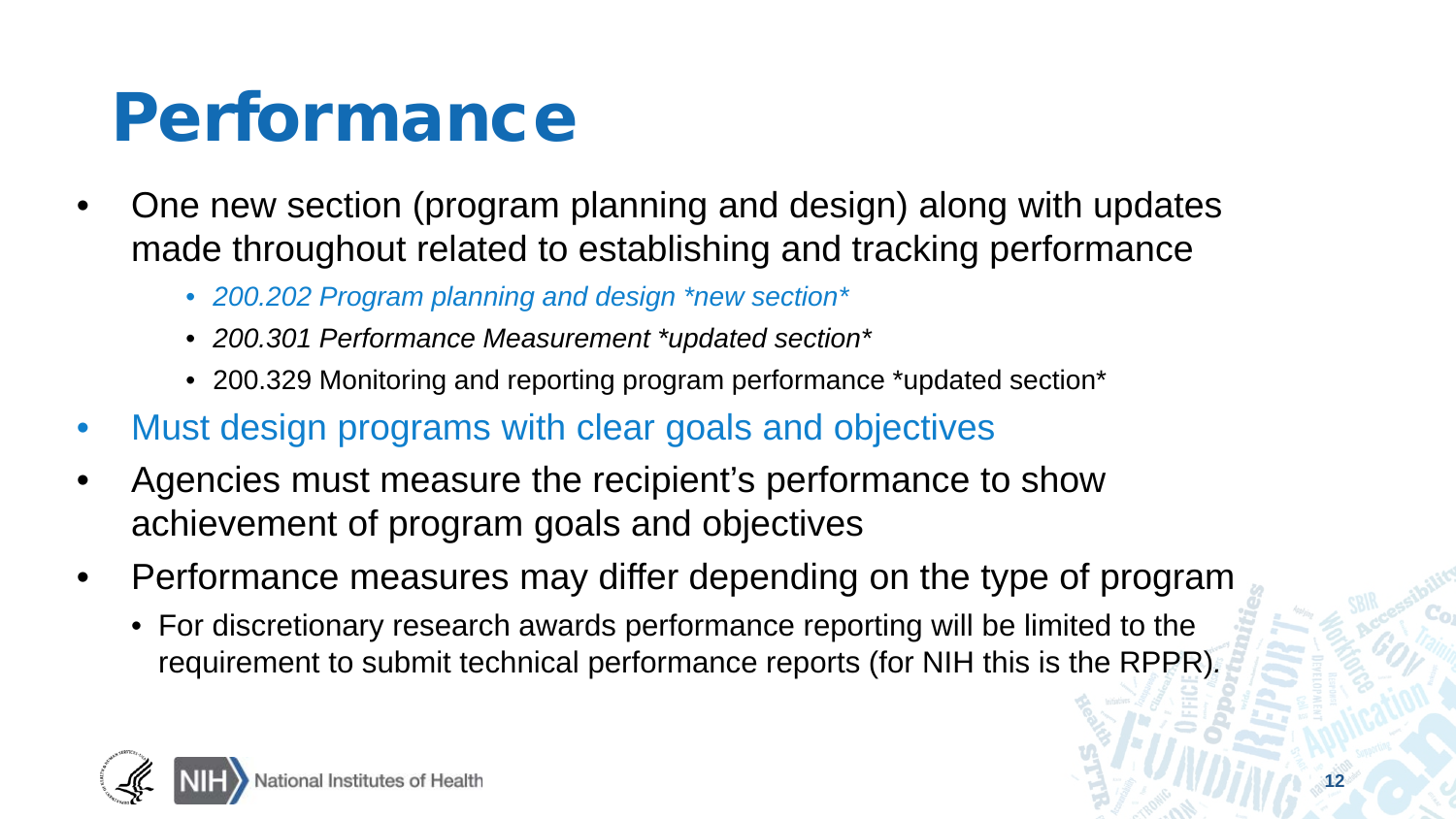# Standard Data Elements

- Language added to reference forthcoming OMB data standards
- These Federal-wide data standards are currently in draft
- *200.207 Standard Application Requirements*
	- Application information collections must be approved by OMB under the paperwork reduction act **and in alignment with the OMB-approved governmentwide data elements**
- *200.328 Financial reporting*
	- Awarding agencies **must** solicit only the OMB-approved governmentwide data elements for collection of financial information

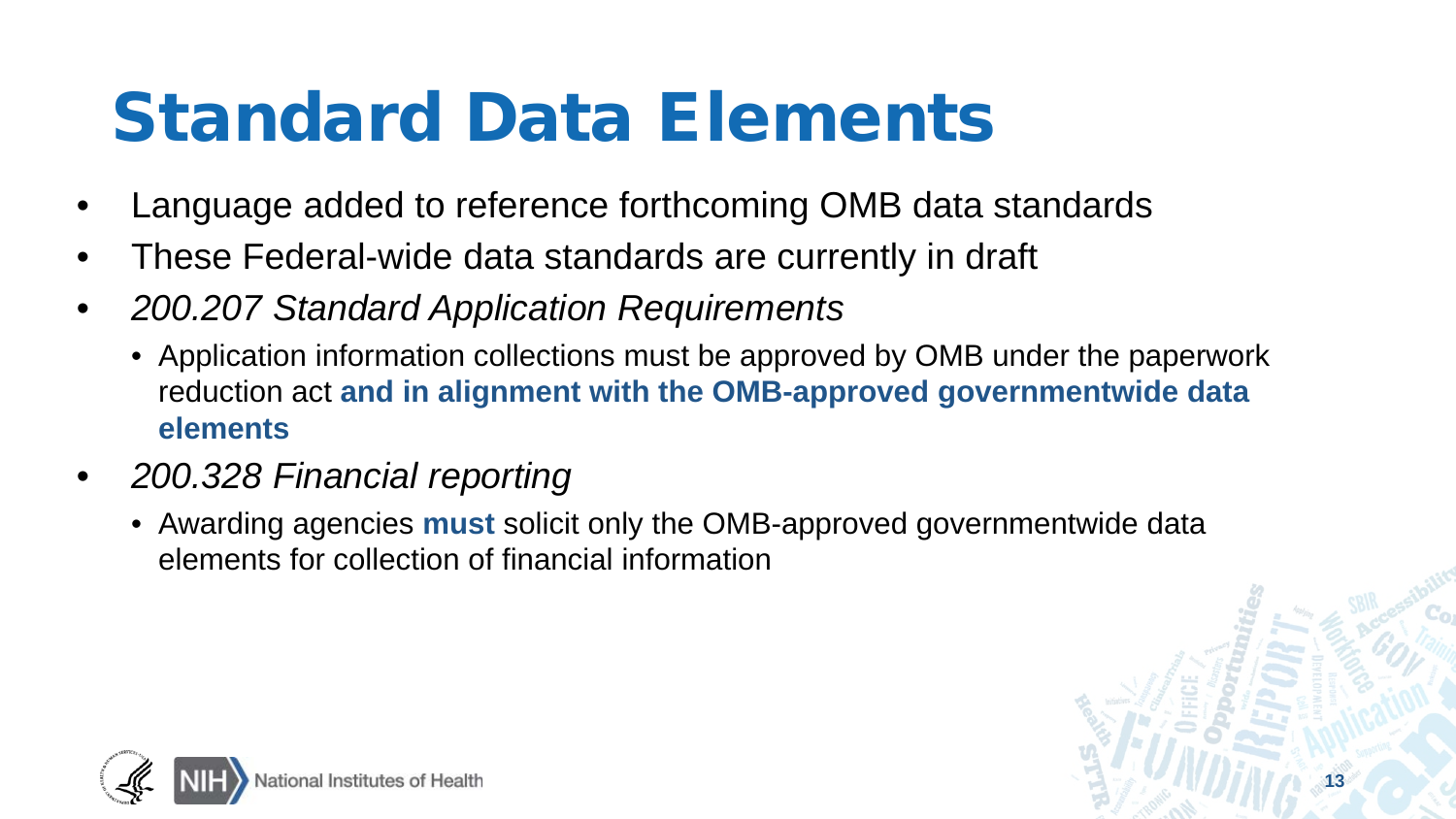### Prohibition on certain telecommunications and video surveillance services or equipment

- New section effective August 13, 2020 (NIH working with HHS and others to determine impact and compliance requirements)
- *200.216 Prohibition on certain telecommunications and video surveillance services or equipment.*
	- Grant, cooperative agreement, and loan recipients are prohibited from using government funds to enter into contracts (or extend or renew contracts) with entities that use covered technology. See section 889 of [Public Law 115-232](https://www.govinfo.gov/link/plaw/115/public/232?link-type=html) (National Defense Authorization Act 2019).
- Covered telecommunications equipment or services includes equipment or services provided by several companies outlined in the legislation (e.g. Huawei, ZTE Corporations, Hytera Communications, etc.)

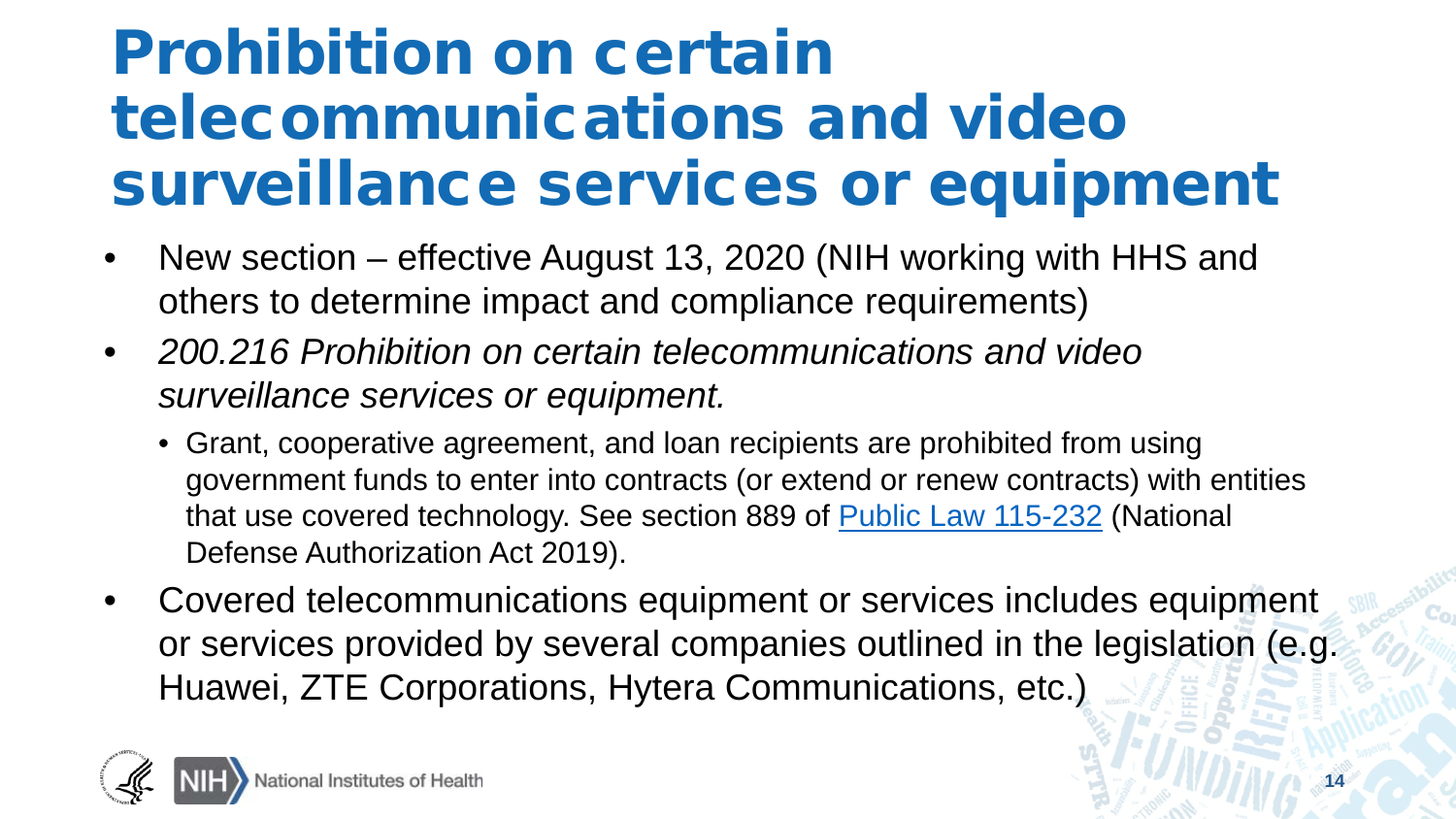## Domestic Preference for Procurements

- New section implements Buy American Hire American Executive Orders
	- EO 13788 Buy American and Hire American
	- EO 13858 January 21, 2019 Executive Order on Strengthening Buy-American Preferences for Infrastructure Projects
- *200.322 Domestic preferences for procurements*
	- Non-Federal entities should, to the greatest extent practicable under a Federal award, provide a preference for the purchase, acquisition, or use of goods, products, or materials produced in the United States (including but not limited to iron, aluminum, steel, cement, and other manufactured products).
	- The requirements of this section must be included in all subawards including all contracts and purchase orders for work or products under this award.

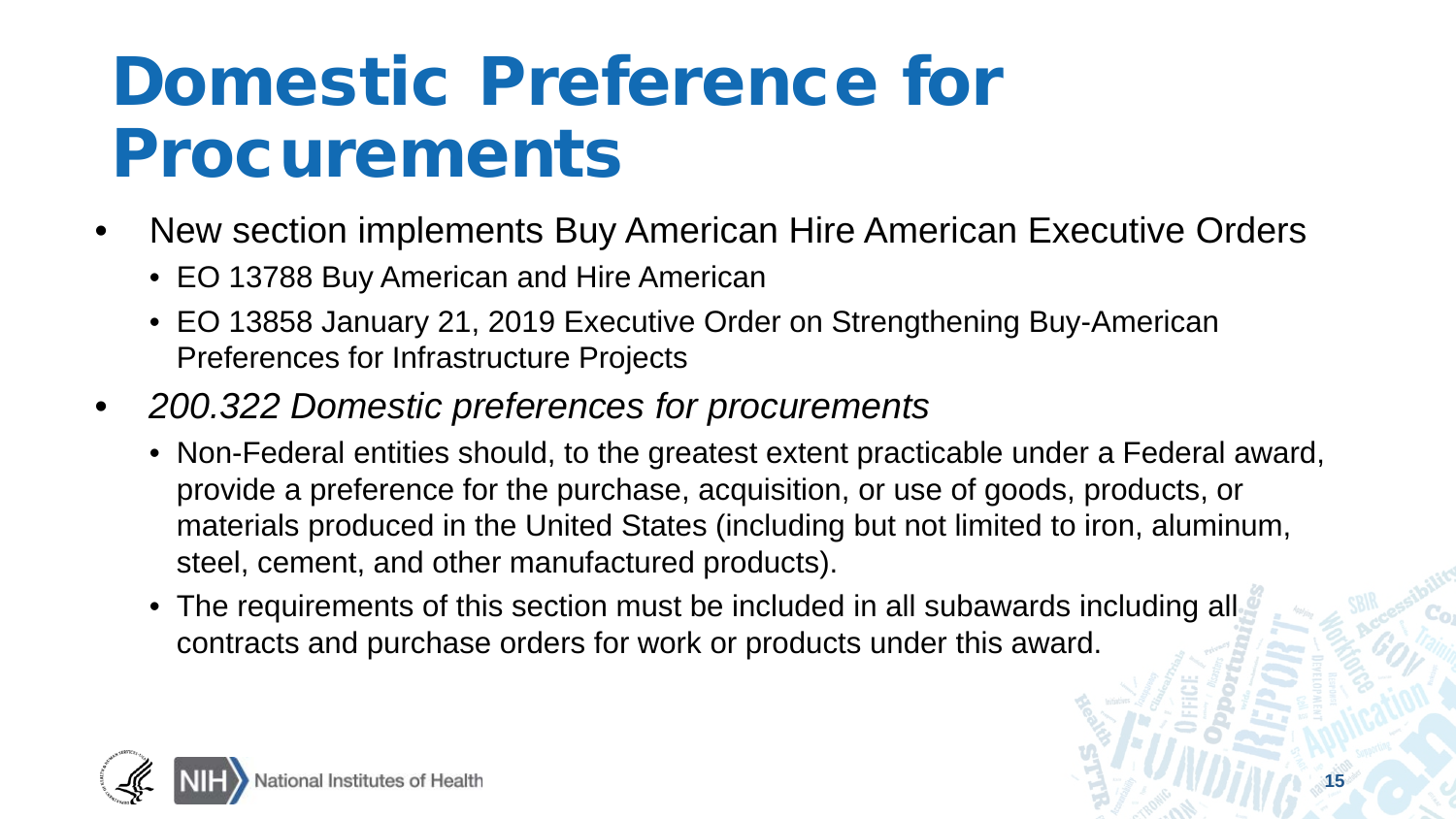# Termination

- Changes to *200.345 Termination* were effective August 13, 2020
- Updated to strengthen the ability of the Federal awarding agency to terminate Federal awards when the Federal award no longer effectuates the program goals or Federal awarding agency priorities.
- The Federal award may be terminated in whole or in part as follows:
	- Failure to comply with terms and conditions
	- **If an award no longer effectuates the program goals or agency priorities**
	- Bi-lateral termination
	- Upon sending written notification setting out the reasons, effective date and, if partial, the portion to be terminated
	- Pursuant to termination provisions included in the Federal award